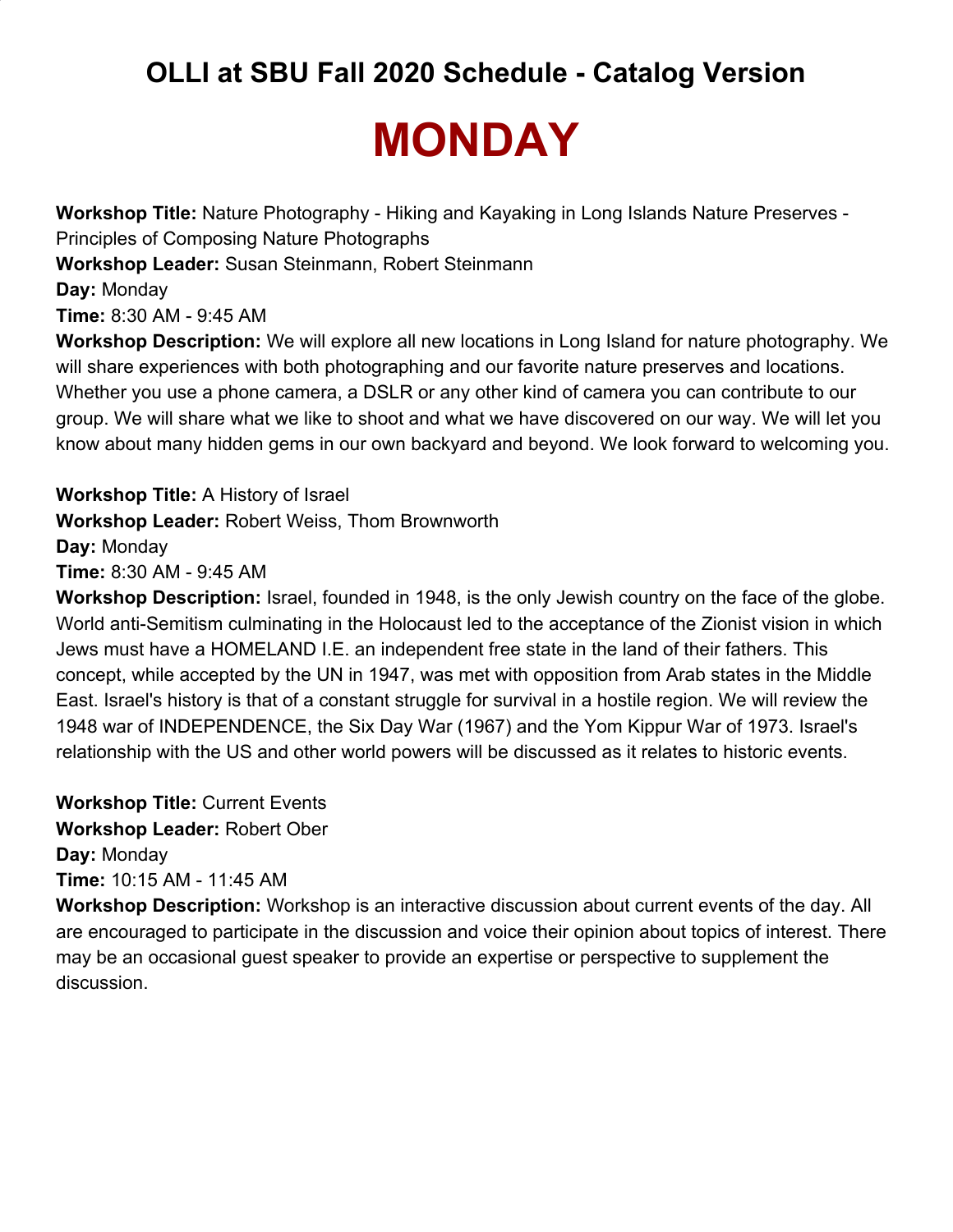**Workshop Title:** Meditation and Mindfulness **Workshop Leader:** Karen Santoro **Day:** Monday

**Time:** 10:15 AM - 11:30 AM

**Workshop Description:** Learn how to become totally relaxed and have a clear mind. This can be accomplished through a breathing technique, in addition to letting your thoughts float away. Eliminating daily tension is the goal of meditation and this can be accomplished in a short time. A folder, paper and pen are all that you need.

**Workshop Title:** A Celebration of Rock and Soul Music **Workshop Leader:** Bob Hayes **Day:** Monday **Time:** 10:15 AM - 11:30 AM

**Workshop Description:** In this course we will view and listen to some of Rock and Soul Music's greatest performers. Besides enjoying some of their finest songs and albums, we will explore their early, formative years. This will help us to better appreciate and understand their musical craft. Our class is designed to be interactive, with class participation being most welcome. Your thoughts and experiences about the music of the era can add greatly to our grasp of each of the artists we will view. For example, your recollection of a particular song or album adds to our appreciation of the music. Also, if you attended any concerts of the performers we discuss in class it would be great to hear your experiences.

**Workshop Title:** The Mystery Novel as Literature **Workshop Leader:** Tasha Greenberg, Diane Fischer **Day:** Monday **Time:** 10:15 AM - 11:30 AM

**Workshop Description:** Using PowerPoint presentations plus movies and TV productions, we will continue our examination of this appealing branch of literature with several works including police procedurals, detective stories, crime thriller, forensics and true crime. We will include popular authors and a few who are less well-known.

**Workshop Title:** The Only Workshop You'll Ever Need **Workshop Leader:** Bruce Stasiuk **Day:** Monday **Time:** 12:00 PM - 1:15 PM

**Workshop Description:** Did you ever stop to think about things? Like a Wombat. Or the stringy things under a banana skin. Or the Outerbridge crossing? Or Hoi Polloi? Or that Socrates only laughed one time in his life. This workshop involves no work or shopping. It is particularly suitable.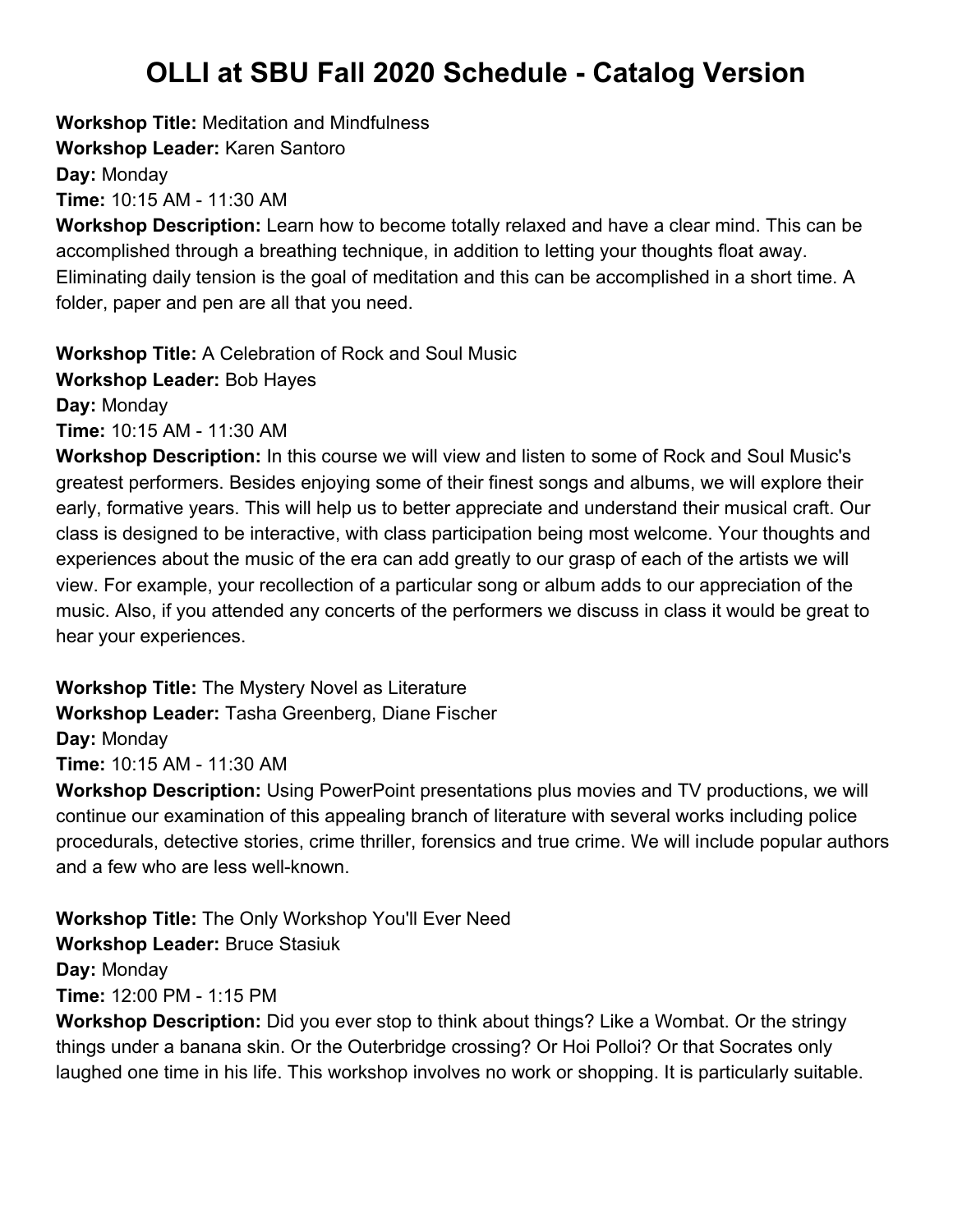**Workshop Title:** Photography Before Photoshop, Part I

**Workshop Leader:** Frank De Rubeis

**Day:** Monday

**Time:** 12:00 PM - 1:15 PM

**Workshop Description:** A basic course in the fundamentals of photography including understanding basic camera operations, exposure controls, lighting, color, and other techniques. The purpose of the course is to understand how the new digital, "auto everything" cameras function so that the photographer can exercise control over the final project. The course will include topics that cover all types of modern photography, including the use of smart phones, "point and shoot" cameras, as well as more professional equipment, such as SLR's and other cameras with manual controls.

**Workshop Title:** Latin, Second Year **Workshop Leader:** Thomas Hayes **Day:** Monday **Time:** 12:00 PM - 1:15 PM

**Workshop Description:** This is a continuation of the first year Latin offering. All with any background in Latin--or an eagerness to jump in and try--are welcome. As before, all materials will be available online (Latinatolli.pbworks.com). We will begin with a hefty review, so the workshop shouldn't be daunting. See you in Rome!

**Workshop Title:** La France D'Aujourd'hui **Workshop Leader:** Tasha Greenberg, Barbara Lieberman **Day:** Monday **Time:** 12:00 PM - 2:00 PM **Workshop Description:** Leading a real language workshop is always best done face-to-face.

However, we feel that French language students would benefit from watching and listening to classic French language movies and TV shows (with English subtitles). We can have a brief discussion after each showing, possibly in English or French or even that great "language" FRANGLAIS! Non-French speakers could certainly enjoy this too.

**Workshop Title:** Wellness and Aging **Workshop Leader:** Lou D'Onofrio **Day:** Monday **Time:** 1:45 PM - 3:00 PM

**Workshop Description:** General topics to be discussed include nutrition, physical activity, stress management, and aging. I plan to use material that was not presented during the Spring 2020 semester. There is no prerequisite for this workshop. Videos from the Great Courses or YouTube may be used. We may also have a guest speaker. We always allow time for class discussion. No books or supplies are needed.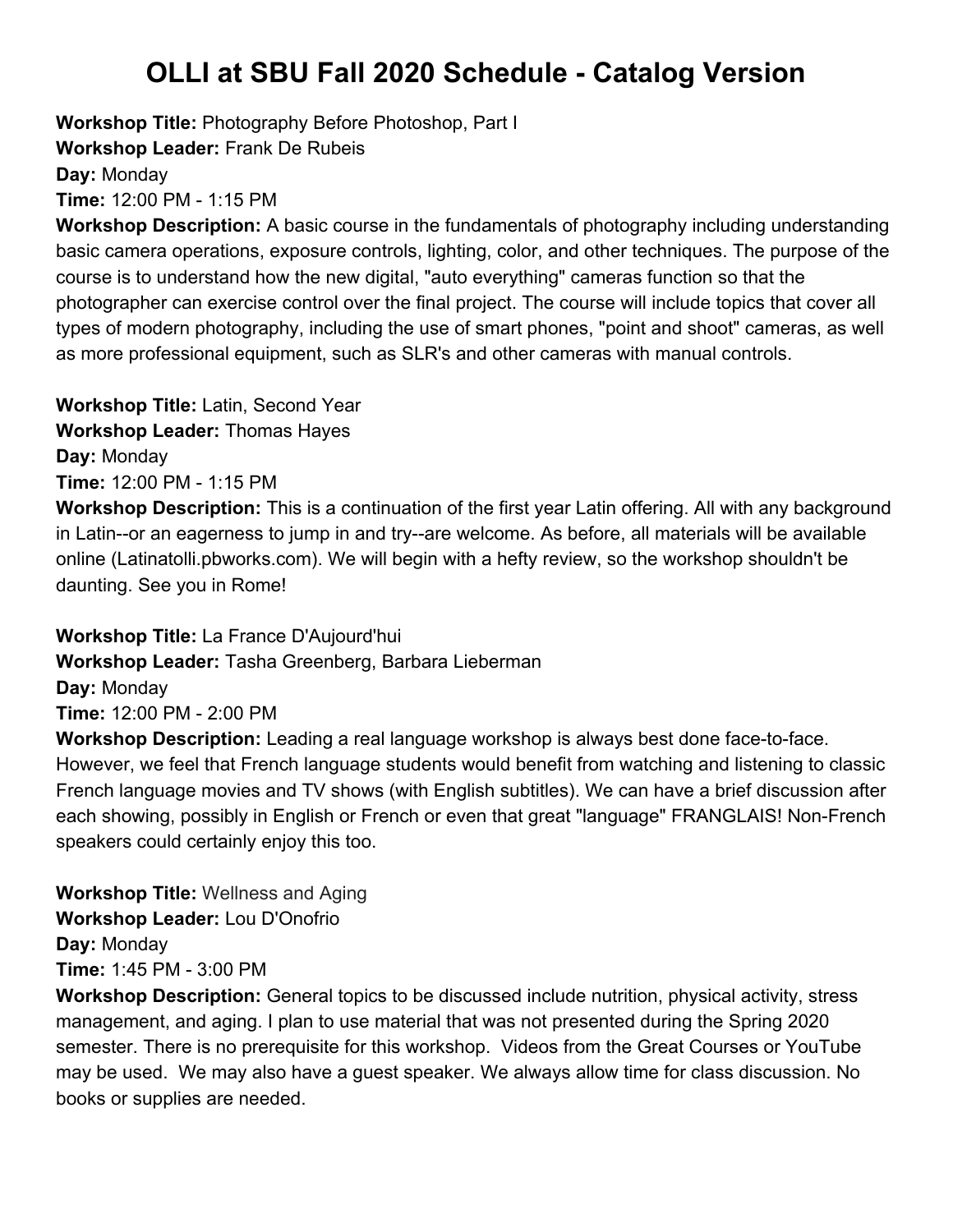**Workshop Title:** Roman Literature: Horace, the Poet with the Light Touch

**Workshop Leader:** Thomas Hayes

**Day:** Monday

**Time:** 1:45 PM - 3:00 PM

**Workshop Description:** Horace was one of the three stars of the Golden Age of Roman poetry, along with Vergil and Ovid. His muse is not epic, but lyric, writing about love, and hope, and the little joys and disappointments that make up daily life. We will read from his odes as well as his satires and letters (actually reflections), poetry for the ordinary person in the daily rounds. While you can buy copies of his work, everything that we will read will be available in serviceable translations on-line (horaceatolli.pbworks.com). It is Horace who advises us to "Carpe Diem". Join us as we investigate why.

**Workshop Title:** Watercolor for Beginners **Workshop Leader:** Paula Pelletier **Day:** Monday **Time:** 1:45 PM - 4:45 PM

**Workshop Description:** This workshop offers an introduction to watercolor paints, paper, brushes and the history of watercolor. We will study the works of accomplished watercolor artists such as Winslow Homer, John Singer Sargent and Charles Demuth for insights into composition, the use of color and inspiration. Basic techniques such as washes, wet into wet and masking will be demonstrated by the instructor. The goal of the course is to awaken the artist in each participant.

## **TUESDAY**

**Workshop Title:** The Science Behind the Headlines **Workshop Leader:** Gene Sprouse, Peter Bond **Day:** Tuesday **Time:** 10:15 AM - 11:30 AM

**Workshop Description:** Many high profile issues today, such as global warming and energy, nuclear power and medical radiation, pandemics, lasers and GPS, are best understood if you have some basic scientific background. This workshop will help build your science background in a number of areas and apply that knowledge to a variety of issues, some of which intersect with politics. There will be an opportunity for the class to suggest topics to discuss. Both leaders are physicists and each has experience at communicating science to non-experts without mathematics beyond high school algebra.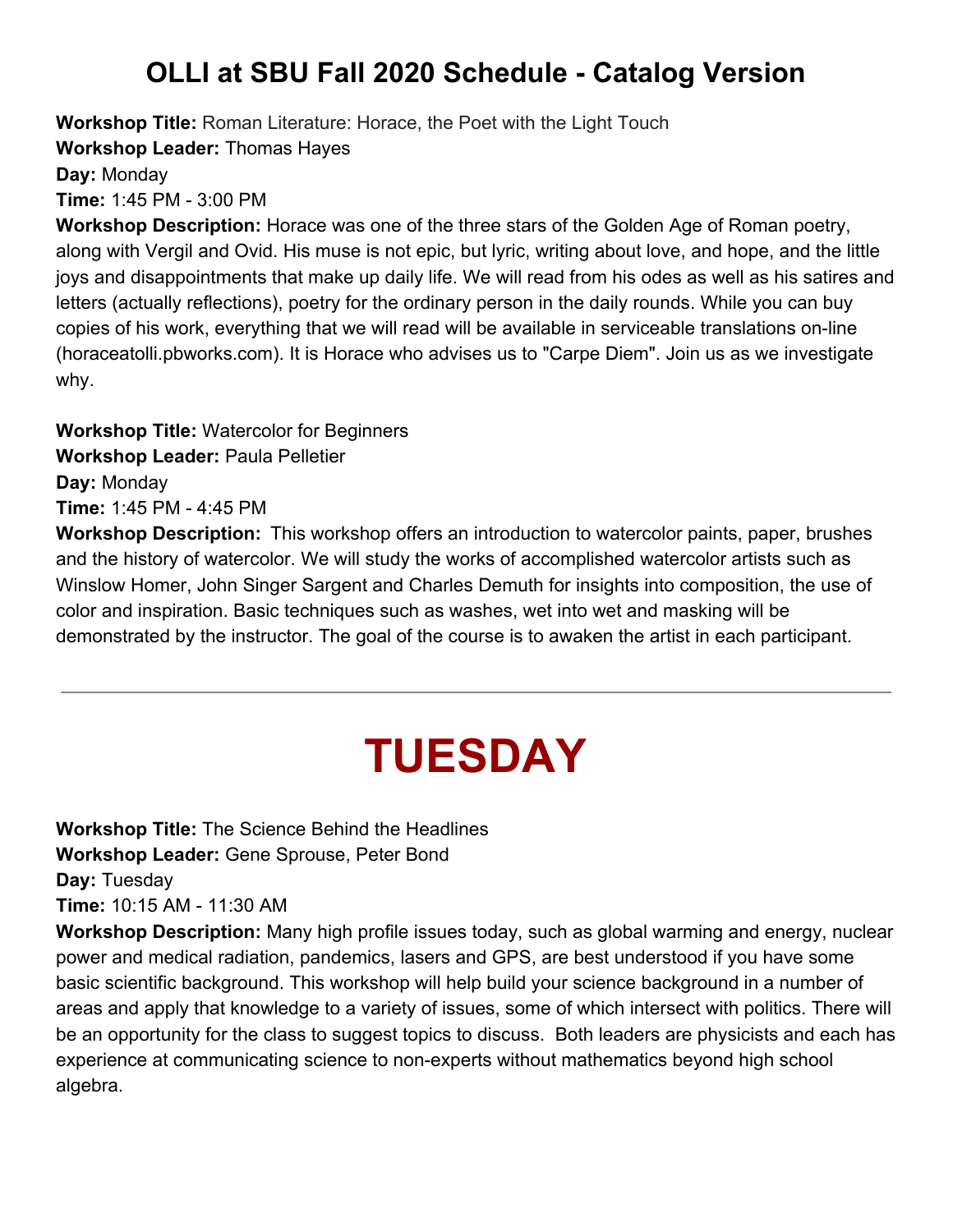**Workshop Title:** Inside the Atom **Workshop Leader:** Harold Kirk **Day:** Tuesday

**Time:** 10:15 AM - 11:30 AM

**Workshop Description:** The 20th century has witnessed a remarkable advancement in the understanding of the physical nature of the world within the atom. In this course we will be following the trajectory of discoveries which have led to our current understanding, beginning with the discovery of radioactivity in 1896 and culminating with the celebrated discovery of the Higgs boson in 2012.

**Workshop Title:** Business of Sports - 2020 Style

**Workshop Leader:** Jeff Hollander

**Day:** Tuesday

**Time:** 10:15 AM - 11:30 AM

**Workshop Description:** Most of NYC's 9 major sports teams haven't earned a Canyon of Heroes parade in half a century! Yet, their storied franchises are still atop the Forbes lists each year! Why the loyal fan base and how can our knowledgeable "experts" help get another title?

Dissecting each team's owners, management, player performances and salaries is a given. We'll analyze diminished schedules, fewer fans and, most importantly, vastly missing admissions, concessions and media revenues for the first time.

Our semester may also have overlapping seasons and playoffs in many sports.

Newsday's finest writers, SBU coaches and other sports experts will virtually visit. Add in films and we have the formula for fast-paced weekly fun.

Please join us for Fall's unique sports adventure.

**Workshop Title:** Yoga 101 **Workshop Leader:** Denise Teague **Day:** Tuesday

**Time:** 10:15 AM - 11:30 AM

**Workshop Description:** Yoga 101 welcomes all including those who are new or have little experience with yoga. We will focus on the basics of yoga at a pace that is not overwhelming and in an environment that is safe, welcoming and non-judgemental. Students will be introduced to yoga postures through step-by-step verbal description and demonstration. Emphasis is placed on student understanding, safety, and stability. Yoga mats are required. Props such as yoga blocks and straps are encouraged. Students should wear comfortable clothing. **There is a waiver requirement for this workshop. You will be presented with the waiver and asked to sign it at the first session of the workshop.**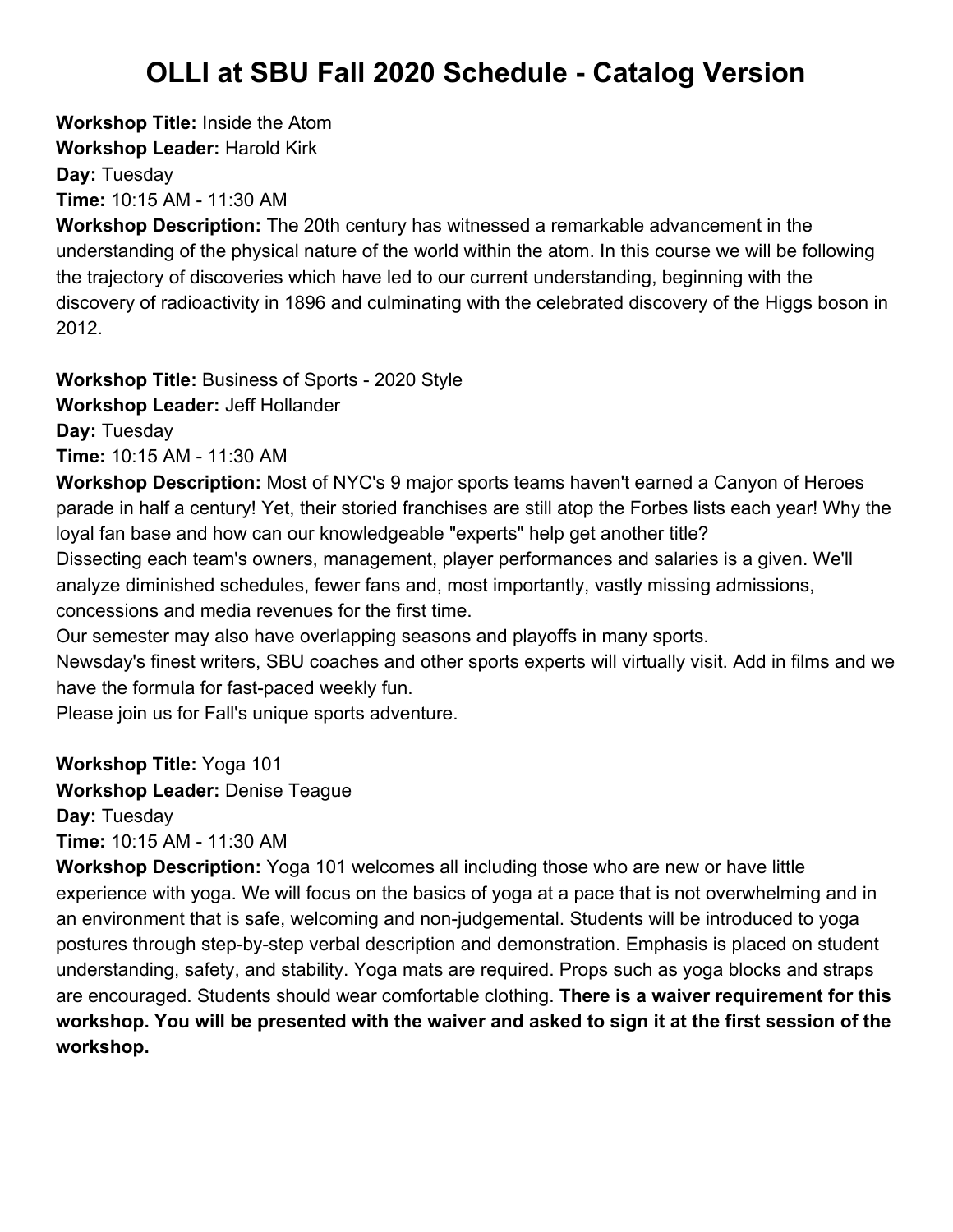**Workshop Title:** Help with Your ON1 Photo Edits - Virtual Lab

**Workshop Leader:** Bob Oliva

**Day:** Tuesday

**Time:** 11:45 AM - 1:30 PM

**Workshop Description:** In this workshop you will use ON1 only (no other photo-editing program) to edit images at home. You will need to have ON1 2019 or 2020 on your home computer.

This workshop can be an adjunct to the ON1 Photo Editing workshop on Fridays or independent ON1 processing edits you have done at home and have questions about.

During the Zoom workshop you will share a "before and after editing" set of files using ON1 from your computer to get assistance in improving the work that you submit. Questions on problems or issues that you encountered while working on your image will be handled live during the workshop.

**Workshop Title:** Gravity - for the Fall

**Workshop Leader:** Arthur Forman, Robert DeCostanzo

**Day:** Tuesday

**Time:** 12:00 PM - 1:15 PM

**Workshop Description:** Our subject for the Fall – appropriately, Gravity. We plan to cover gravity from Newton to now, from apples to black holes and gravitational waves. In the 1600's Newton produced a theory of how gravity functioned, but he admitted he did not know the cause. It has stood us in good stead and still does, allowing us to predict eclipses and orbits of comets and planets and to navigate man-made satellites with great accuracy. When Einstein came up with a completely novel theory of gravity, it seemed esoteric rather than useful, and scientists had to go to great lengths to observe instances where his theory differed from Newton's. Now, Einstein's theory is an essential part of cosmology. No background in science is needed.

**Workshop Title:** Impossible: Physics Beyond the Edge

**Workshop Leader:** Carter Bancroft

**Day:** Tuesday

**Time:** 12:00 PM - 1:15 PM

**Workshop Description:** In this Workshop we will consider "impossible" concepts in physics. This will include: 1. Ideas previously believed possible, but later proved impossible, e.g perpetual motion; 2. science fiction inventions such as travel via time machines or faster-than-light spaceships, that would lead to paradoxes that are probably unresolvable, and are thus almost surely impossible; 3. concepts previously thought impossible but now shown to be possible, e.g., powered airplane flight and the existence of black holes. The workshop will be based on a Great Courses video lecture series by Dr. Benjamin Schumacher. No background in the subject is required.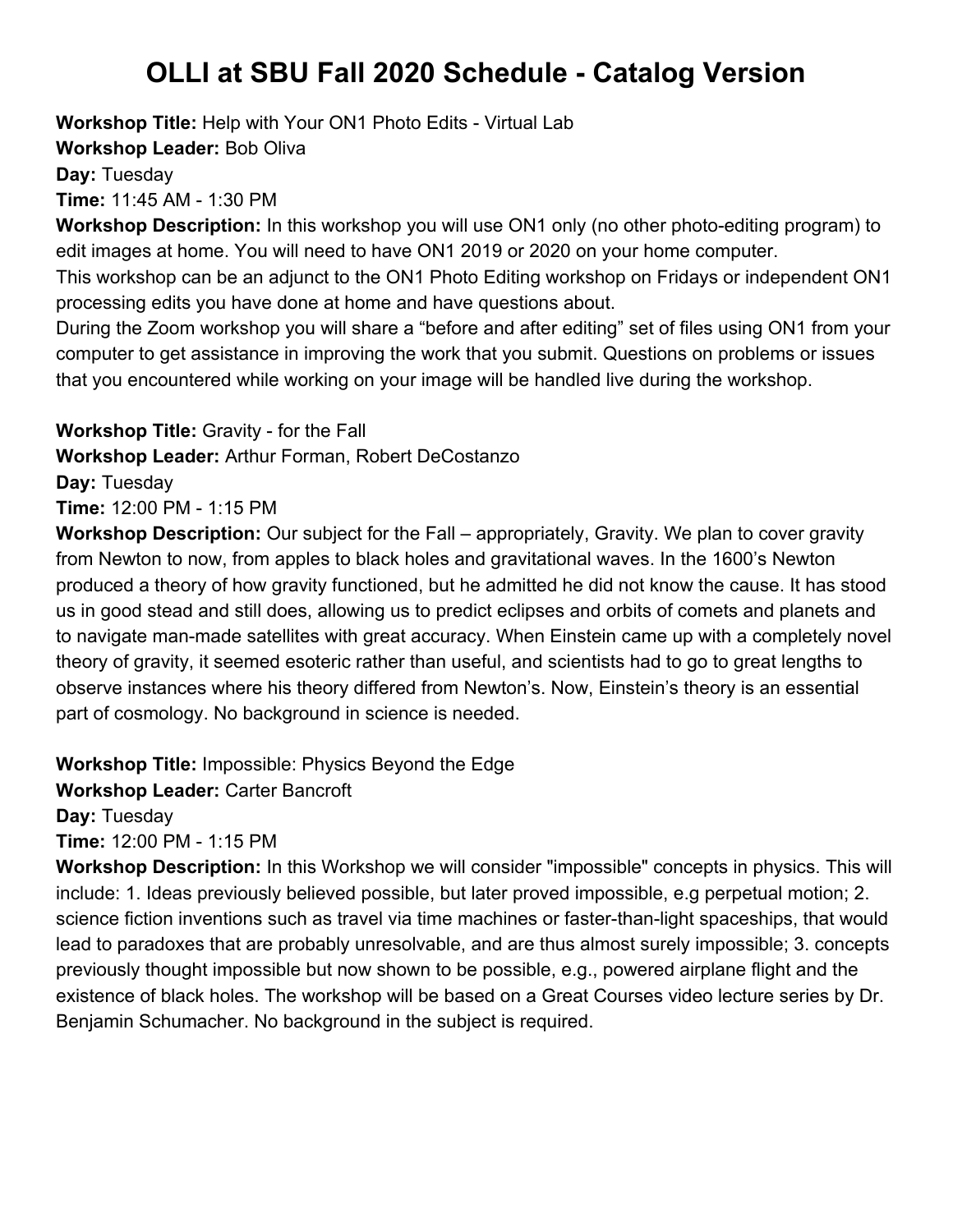**Workshop Title:** Digesting a Good Book

**Workshop Leader:** Dana Geils

**Day:** Tuesday

**Time:** 12:00 PM - 1:15 PM

**Workshop Description:** Read a book. Then join a lively discussion with other OLLI members in order to examine the style and quality of the writing, the characters, the plot, the themes/problems explored, and consider the what-ifs, hows and whys as well.

We will meet once a month. These are the books and the dates selected:

- For SEPTEMBER 22, please read THE SPLENDID AND THE VILE by ERIK LARSON;

- For OCTOBER 20, please read WHEN ALL IS SAID by ANNE GRIFFIN;

- For NOVEMBER 17, please read ALL THE RIVERS by DORIT RABINYAN.

**Workshop Title:** Topics in British History **Workshop Leader:** David Gable **Day:** Tuesday **Time:** 1:45 PM - 3:00 PM

**Workshop Description:** Through the use of video and discussion, we will consider important subjects and people in British history. Recent topics have been Stonehenge, Charles Darwin, and David Hockney.

**Workshop Title:** Life and Conscious Experience **Workshop Leader:** David Tarbell **Day:** Tuesday **Time:** 1:45 PM - 3:00 PM

**Workshop Description:** This workshop will explore a number of ideas from modern philosophers and cognitive scientists about the nature and origin of human consciousness. Mainstream science seems to offer some problematic thoughts in this area. Some would say that our conscious thoughts have neither purpose or function. Others would say that they are a chance consequence of underlying physical processes. Yet those very theories are a product of such conscious thought. Evan Thompson, Antonio Damasio, Merlin Donald and some other philosophers and cognitive scientists have offered some ideas which seem to be a better fit with our experience. We will explore these ideas in this workshop. I will supply notes and no book purchases are required, although I will suggest some places for further reading, and I plan to make room for plenty of discussion of the ideas involved. This builds on some of the material I used in my "On Being Human" workshop.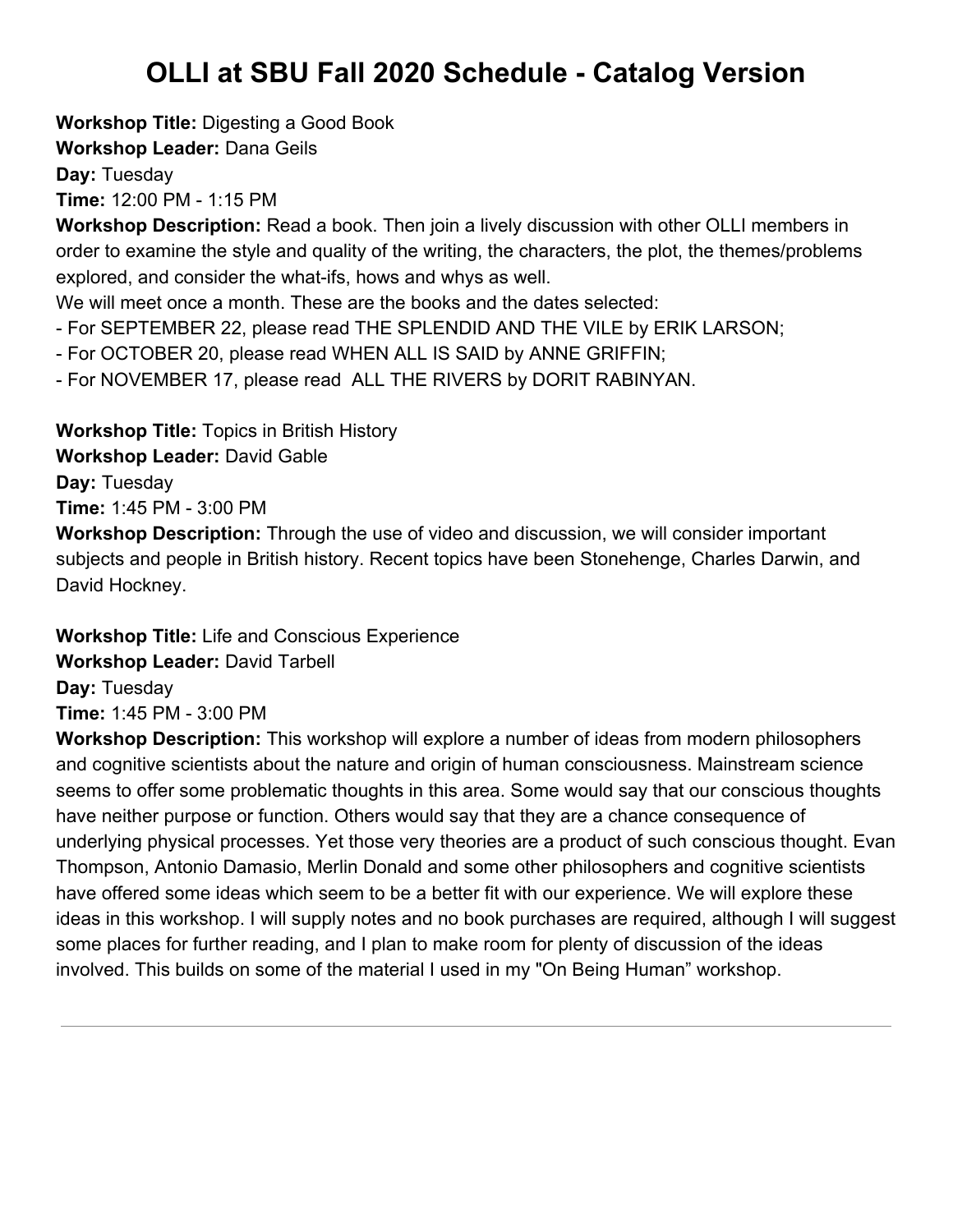## **WEDNESDAY**

**Workshop Title:** Poetry, a Living Document **Workshop Leader:** Daniel Daly, Jane Madden-Koch **Day:** Wednesday **Time:** 8:30 AM - 9:45 AM

**Workshop Description:** Some poetry has the power to bring history to life. Consider Whitman's response as a volunteer nurse during the Civil War. Each session will begin with such poetry before turning to recent American work revealing familiar sensibilities. No text is required. All work evaluated can be accessed and printed from the computer. The first session will be devoted to creating a syllabus, although we will dive right in by talking about these poems: 'The Soldier' (Rupert Brooke) and 'Dulce et Decorum Est' (Wilfred Owen).

**Workshop Title:** The National Parks of New York State **Workshop Leader:** John Gobler **Day:** Wednesday **Time:** 10:15 AM - 11:30 AM

**Workshop Description:** This course will take you on a journey through the 34 National Parks/Historic Sites of New York State. Some of the places may be familiar to you, and you may know a bit about them, but in this journey you will learn a lot more about the places you might know, and discover a whole world of new sites you may never have heard of. At each of the sites we will visit, you will learn the rich heritage behind them and the stories of their history that made them worthy of being designated a National Park or Heritage Landmark Site. Check the OLLI Fall Zoom schedule to find out when this course will be available. See you all then!

**Workshop Title:** Tragic Theater **Workshop Leader:** Arthur Bernstein **Day:** Wednesday **Time:** 10:15 AM - 11:30 AM

**Workshop Description:** The workshop will involve an in-depth analysis of three of Shakespeare's comedies: The Winter's Tale, Much Ado About Nothing and a third play (as yet undetermined). We will read each play, discuss it and view a video production. To facilitate the discussion, it's helpful if we all have the same edition (so we can refer to line numbers). I've chosen the Arden edition for the course.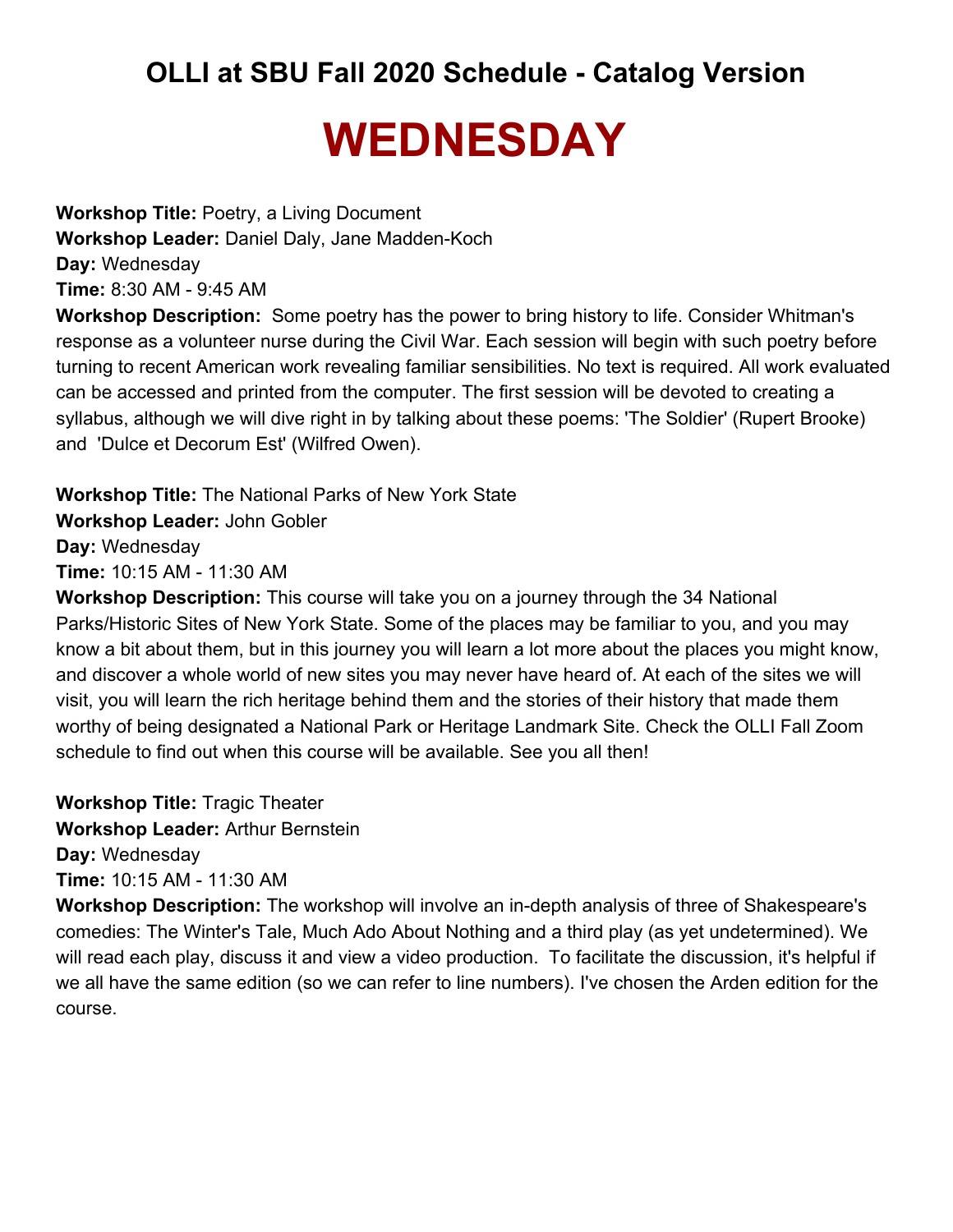**Workshop Title:** The Paleo Perspective **Workshop Leader:** Bob DeCostanzo **Day:** Wednesday **Time:** 12:00 PM - 1:15 PM

**Workshop Description:** The Paleo Perspective is an anthropological perspective. How much of our human nature can we attribute to our evolutionary past? Discussions will center on the "nature-nurture" argument. Topics will include genetics, the brain, survival, sexual reproduction, morality, religion, economics, and politics. I am planning for it to be a two semester workshop.

**Workshop Title:** How to Improve Your Thinking and Communicating Abilities **Workshop Leader:** Martin Levinson **Day:** Wednesday **Time:** 12:00 PM - 1:15 PM

**Workshop Description:** This course will offer strategies on how to improve your thinking and communicating abilities by exploring acknowledged techniques and practices from the fields of psychology, communication, education, and philosophy. The class will feature lectures, discussions, informative and entertaining exercises, recommended readings, and instructive videos.

**Workshop Title:** A Musical Grand Tour **Workshop Leader:** David Bouchier **Day:** Wednesday **Time:** 12:00 PM - 1:15 PM

**Workshop Description:** This semester we will continue to explore the musical landscape that we began to discover in previous workshops, the glorious age of classical music from the late eighteenth to the early twentieth centuries. The aim is to make that music more accessible and enjoyable for everyone. Once again we will take a grand tour of Europe, This was how a wealthy young man in the eighteenth or nineteenth century would complete his education and learn about the world. We will travel from London and Paris to Prague and Venice, seeing the sights, meeting the composers, and hearing their music.

**Workshop Title:** Socrates/Plato **Workshop Leader:** Richard Hart **Day:** Wednesday **Time:** 1:45 PM - 3:00 PM

**Workshop Description:** In an effort to understand who was Socrates and what were his philosophical views we will read and discuss some early dialogues by Plato, Socrates's star pupil. Topics will include human virtue/excellence and how it is acquired, how we come to have knowledge of anything, what it means to be a moral person and live a good life, and just why philosophy is so important for individuals as well as the larger society. Through close textual reading and analysis,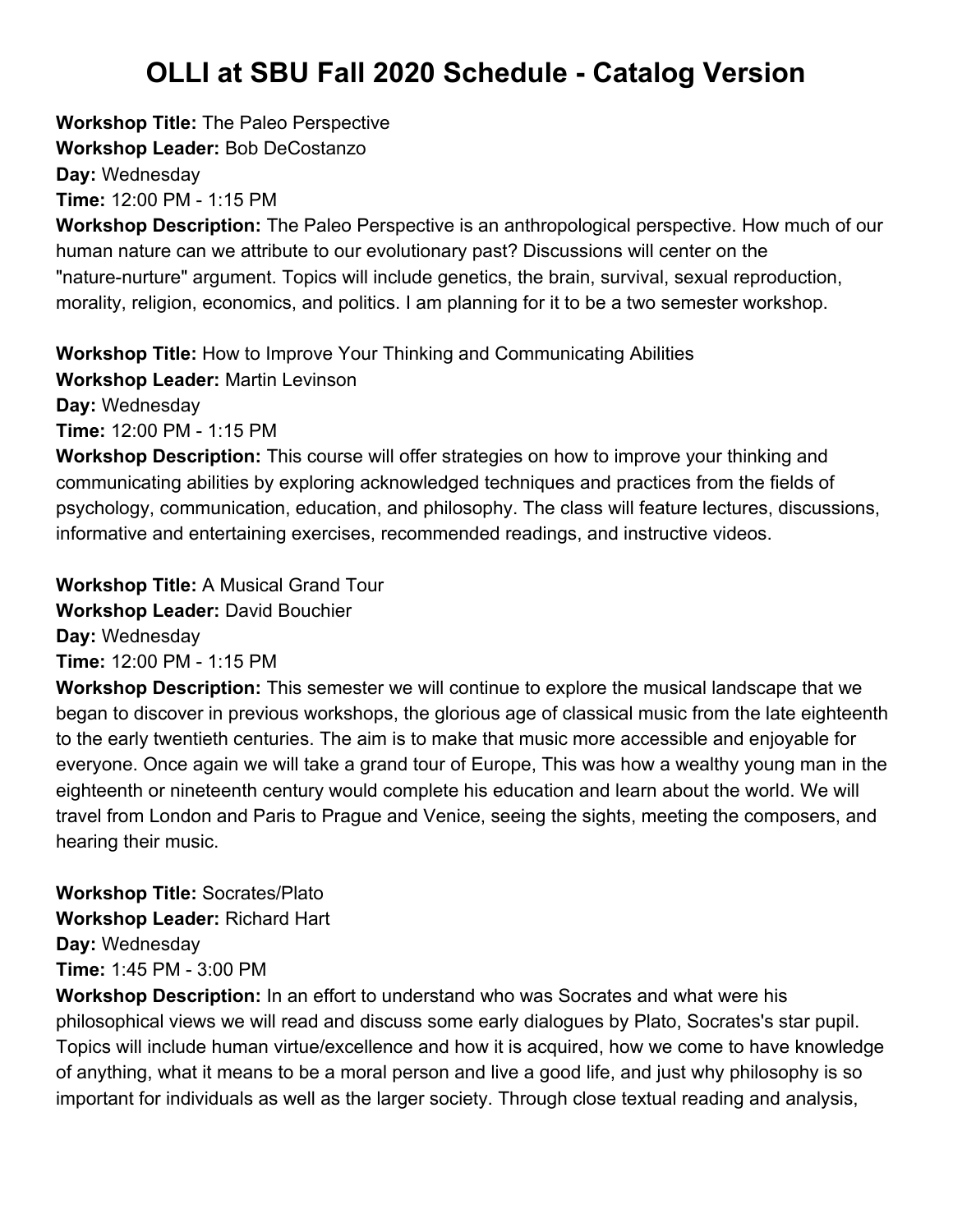questioning, discussion and debate, we will hope to develop a clearer picture of Socrates, one of the most important figures in Western intellectual history and culture. Required text-- PLATO: FIVE DIALOGUES, trans. G.M.A. Grube, (Hackett Publishing) paperback. To purchase a paperback or digital copy of the book from Amazon, please visit the following link:

[https://www.amazon.com/Plato-Dialogues-Euthyphro-Apology-Classics/dp/0872206335.](https://www.amazon.com/Plato-Dialogues-Euthyphro-Apology-Classics/dp/0872206335)

**Workshop Title:** A Guide to Rational Living **Workshop Leader:** Jeffrey Kochnower, Ph.D. **Day:** Wednesday **Time:** 1:45 PM - 3:00 PM

**Workshop Description:** We are upset not by things, but by the views we take of them. This is especially true during this time of vulnerability and social isolation, when it's easy to to feel stressed or even depressed. We will be going over the Third Edition of the book, A Guide to Rational Living, by Albert Ellis and Robert Harper (ISBN 0-87980042-9), \$15.30 from Amazon.com, one of the approaches I used in my practice as a licensed Psychologist. We will take turns reading from highlights from the book and discussing questions on each chapter. Participants will come away less disturbed by today's stresses and less disturbable in general.

**Workshop Title:** Messing with the Masters, a course for people with some imagination and an occasional appreciation for a bad sense of humor

**Workshop Leader:** Abigail Chanis

**Day:** Wednesday

**Time:** 1:45 PM - 3:00 PM

**Workshop Description:** In this class we will discuss your suggestions, both serious and silly, about changing the characters or plot of some classic movies and/or books. For example, most people have an opinion about changing the movie Casablanca. What would have happened if she stayed with Rick or what if she was secretly in love with Sam all along. At the beginning of each class, the instructor will give a 10 minute synopsis of the book and/or movie to be discussed that day. Thereafter, class participants will each be given a few minutes to suggest changes to the movie or book (i.e. each person will be encouraged to tell us the ending they might have written). The class would discuss the suggested changes they found funny or serious, and whether they still liked the original version better. At the end of each class, a vote would be taken yay or nay, whether to mess with the masters. Possible titles to be discussed will include, Casablanca, To Kill a Mockingbird, Murder on the Orient Express, Great Expectations, Rebecca, Pride and Prejudice, and Hamlet. The books and movies to be discussed in this class can usually be found in most libraries and bookstores.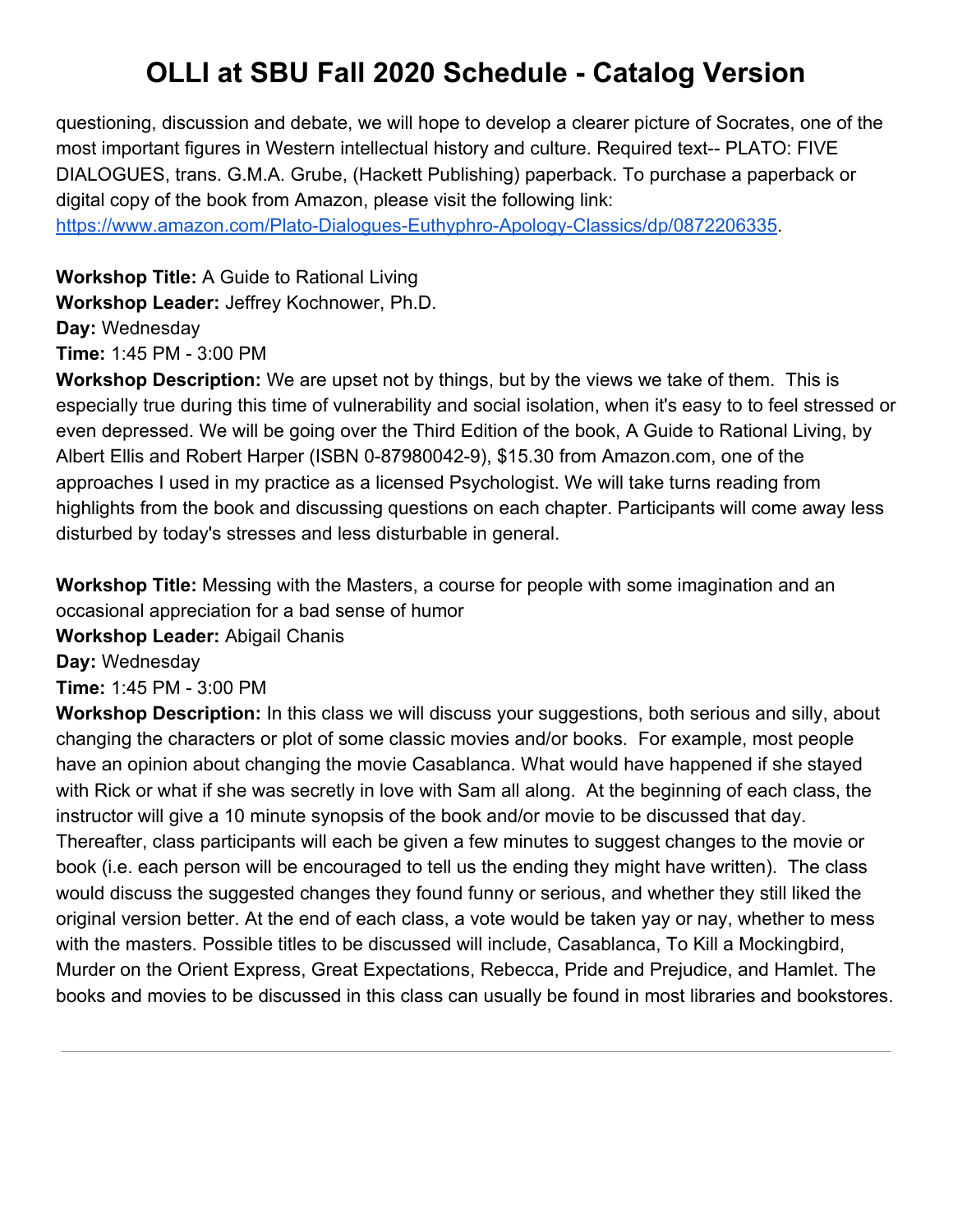## **THURSDAY**

**Workshop Title:** Food: A Cultural Culinary History **Workshop Leader:** Merrill Heit **Day:** Thursday **Time:** 10:15 AM - 11:30 AM

**Workshop Description:** Eating is an indispensable human activity. The drive to obtain food has been a major catalyst across all of history, from prehistoric times to the present. We shall discover the richness of world cultures and greatly broaden our enjoyment of fine foods and their unexpected relationships to significant turning points in human history.

**Workshop Title:** Medicine and Morals: Your Jewish/Religious Guide Through Life's Tough Decisions **Workshop Leader:** Rabbi Shalom Ber Cohen

**Day:** Thursday

**Time:** 10:15 AM - 11:30 AM

**Workshop Description:** No easy questions. No easy answers. Medicine and Morals, is your chance to get real with the subject of medical ethics —discuss actual case histories, and get a sense of direction to weather the toughest challenges you'll ever face.

A man wonders if his dying father should remain on life support.

What would you do?

A parent wonders if they should tell their child he has a potentially serious genetic disorder. What would you do?

A woman wonders if she's morally obligated to give a kidney to her cousin who has to undergo dialysis daily.

What would you do?

Chances are, like most people, you don't know what you would do — or even where you would turn for guidance. But with medicine's increasing role in our lives, most of us will have to face such issues at some point or another.

That's why you'll want to know about a remarkable new course called Medicine and Morals: Your Jewish Guide through Life's Tough Decisions. It's based on two premises: (1) that Jewish wisdom has much to say about these matters; and (2) that the best time to deal with them is now, while the pressure is off.

Actually, there's a third premise: that today's complex medical issues are fascinating, profound, and likely to kick up amazingly lively classroom discussion.

Watch the course trailer here: https://www.youtube.com/watch?v=\_qiVWbIOpw&feature=emb\_title. Textbook optional:

<https://www.amazon.com/Medicine-Morals-Through-Decisions-Textbook/dp/1934463302>.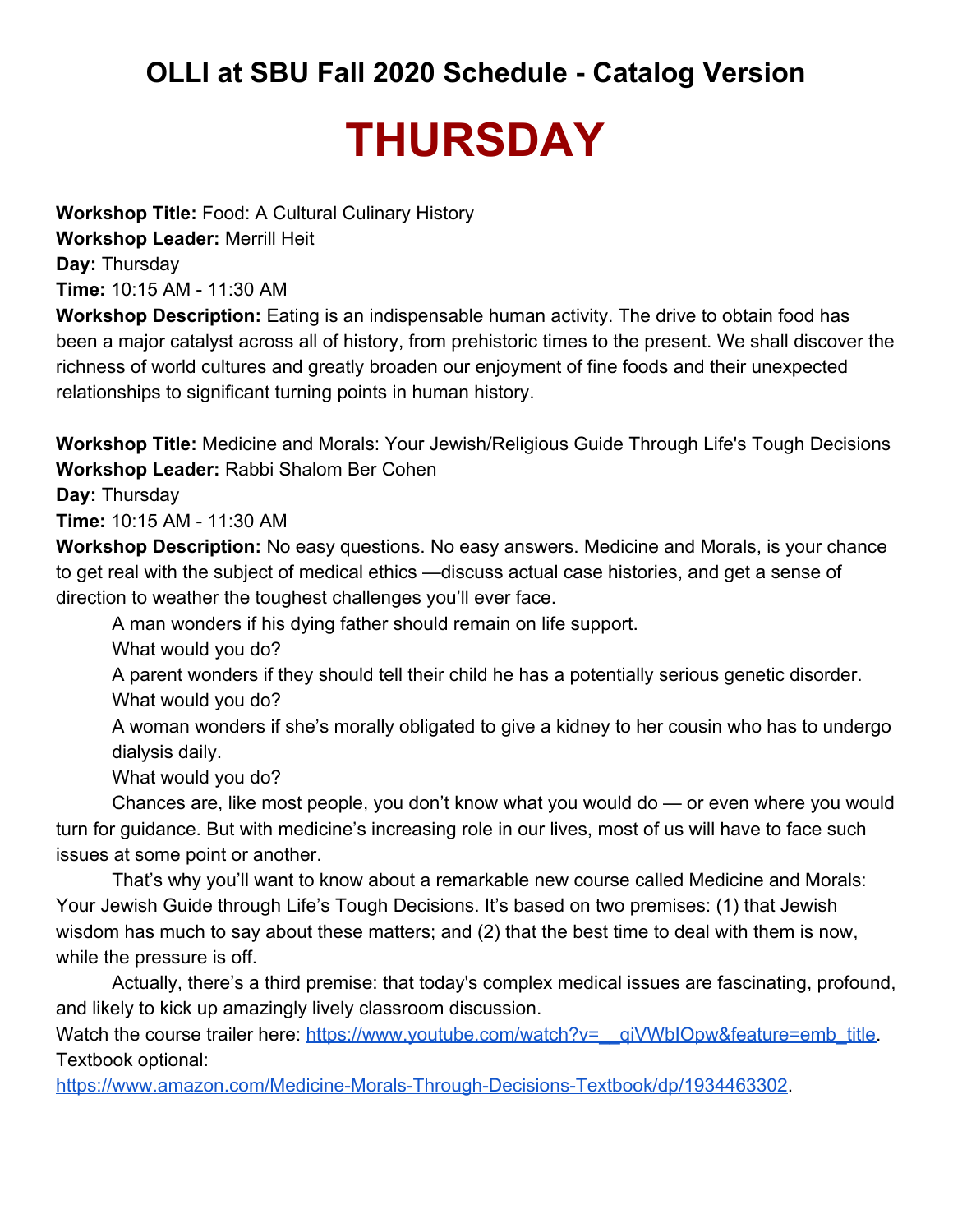**Workshop Title:** Old Testament **Workshop Leader:** Marianne Mione, John Gobler **Day:** Thursday **Time:** 10:15 AM - 11:30 AM

**Workshop Description:** The Bible is the foundation document of Western thought. This 2 part workshop offers an introduction to the history, literature, and religion of ancient Israel and early Judaism as it is presented in the collection of texts called the Old Testament. Oriented toward historical context and literary import, our guest lecturer, Prof. Amy Jill Levine, does not avoid raising issues of religious concern. The goal is to provide members of faith communities with richer insights into the literature that forms their bedrock.

**Workshop Title:** American Plays **Workshop Leader:** Irma Gurman, Sol Gurman **Day:** Thursday **Time:** 12:00 PM - 1:15 PM **Workshop Description:** Learning about, watching and discussing great American plays.

**Workshop Title:** The History and Evolution of the Financial Markets

**Workshop Leader:** Thomas Scuccimarra

**Day:** Thursday

**Time:** 12:00 PM - 1:15 PM

**Workshop Description:** This course explores the history of the various markets that comprise today's financial industry including stocks, mutual funds, exchange traded funds (etf's), bonds, commodities, real estate and insurance markets.

It will walk through the beginnings of each of these markets and how environmental factors such as weather, interest rates, inflations, human longevity, industrial innovation, technology, government regulation, changes in socio-economics, a rising middle class and public demand have impacted and shaped these industries as we know them today.

Each journey will begin with the earliest evidence and models of these particular markets, why they developed and how they evolved under the pressures mentioned above and how their current form and function addresses the current needs of the public.

We will discuss a number of theories and theorists that have shaped our perception of risk and how market innovations attempt to control it such as asset allocation, asset correlation and active vs passive management.

Students who attend this class will have a better appreciation on how these markets evolved and where they might be headed based upon the trends that they have followed to this day.

An example of the commodities industry will show how farmers and merchants of the past went from boom to bust depending upon the environmental factors such as flood, drought, blight or pestilence and how they fought to stabilize the prices they could charge for their crops by developing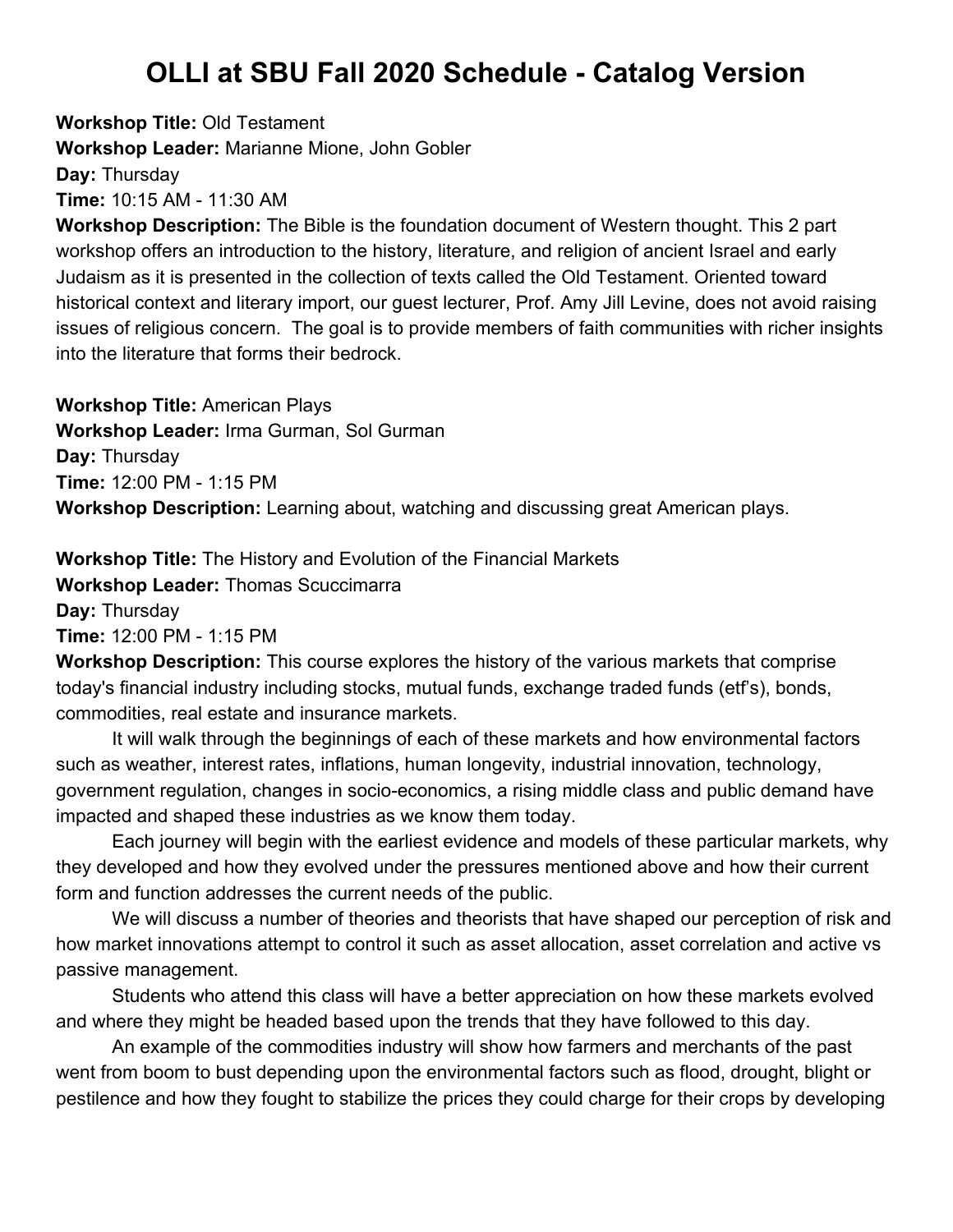contracts in advance of their harvests. This development had its birth as early as the 13th century in Belgium and is still in use today.

There is no better place to have this discussion than Stony Brook University which, in many ways, was the incubator of quantitative investing, a new frontier in managing risk. Stony Brook's math department headed up by Jim Simons, was instrumental in the current transformation of the investment industry, which up until the late 90's, relied heavily upon fundamental analysis and traditional portfolio management.

Certain technologies birthed and refined at Stony Brook led to different and revolutionary ways of looking at the markets and investing.

The format for the class will be a combination of lecture and discussion in a ratio of about 60/40. Each of the topics presented will lend themselves to lively discussion which is not only welcomed but encouraged.

I will use Powerpoint slides, a whiteboard or its equivalent and video clips as appropriate. I will present in a very warm and fun manner that provokes engagement and discovery.

**Workshop Title:** Jerry: Before,During and After Seinfeld

**Workshop Leader:** Diane Hollander, Jeff Hollander

**Day:** Thursday

**Time:** 12:00 PM - 1:15 PM

**Workshop Description:** More than 30 years after the mega-hit comedy "Seinfeld" debuted, episodes still command a loyal following.

Brooklyn-born Jerry grew up in Massapequa but his career is a story in itself. Join us on a journey exploring his comedy idols and mentors and how his success was truly much ado about nothing.....or was it?

Seinfeld's hilarious ensemble will share how the show changed their lives forever. Dozens of characters will enhance your experience reliving some of our favorite moments. Jerry walked away from \$5M per episode in 1999 to begin living a more normal life. We'll highlight his stand-up specials and "Comedy in Cars" series on Netflix and beyond. Escape with us to a stressless semester of laughter.

**Workshop Title:** Beethoven **Workshop Leader:** Irma Gurman, Sol Gurman **Day:** Thursday **Time:** 1:45 PM - 3:00 PM **Workshop Description:** An in-depth study of the life and works of Ludwig van Beethoven.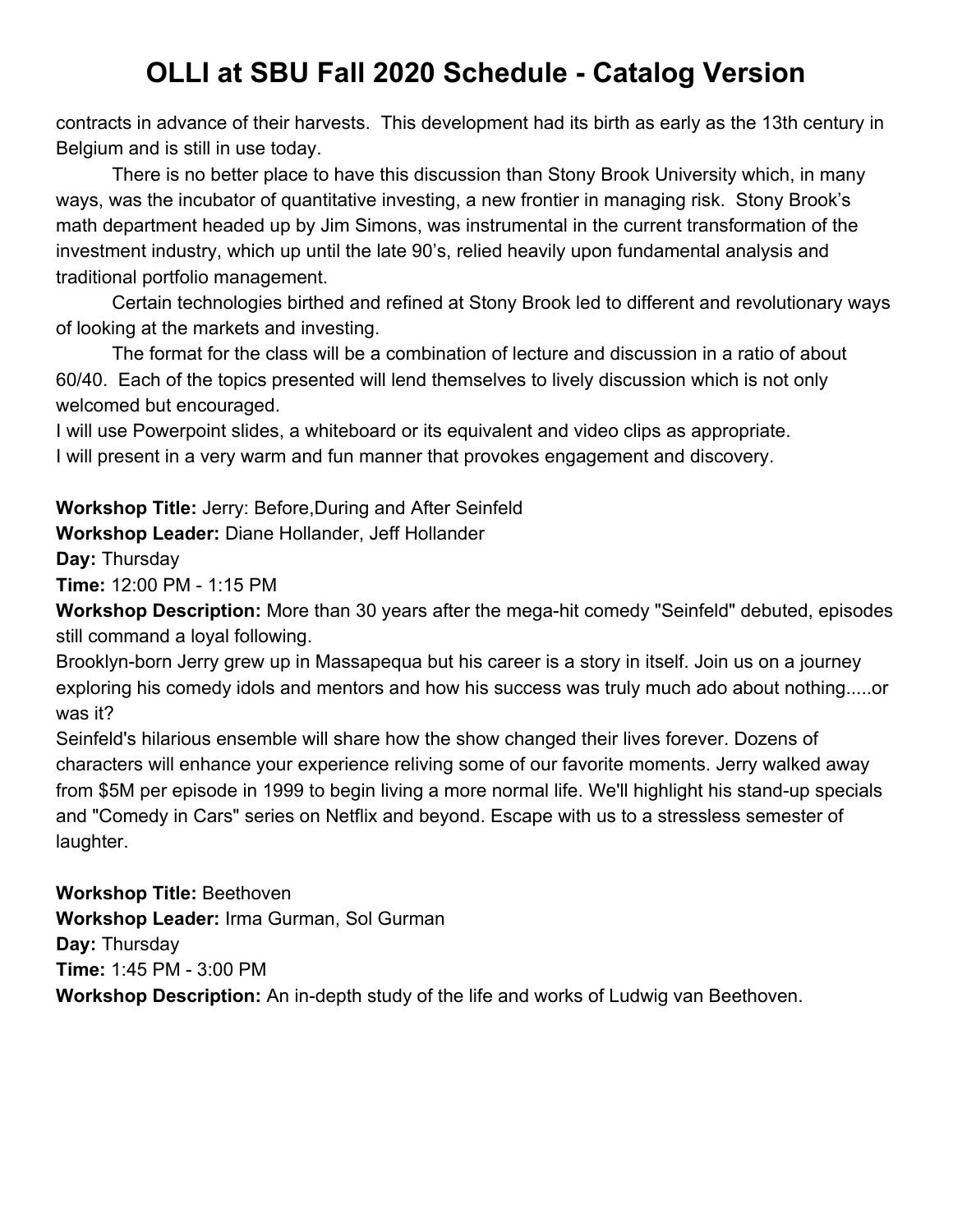**Workshop Title:** The Cold War **Workshop Leader:** Frank Myers **Day:** Thursday **Time:** 1:45 PM - 3:00 PM

**Workshop Description:** Because the conflict that we call the Cold War never reached never reached the point of violence between the major players, it was largely through symbolic and rhetorical acts and statements. This workshop traces the evolution of the conflict through analysis of major events and political speeches and through film. Our focus begins in 1946 with Churchill's "Iron Curtain" speech and continues through the statements of Reagan and Gorbachev in the late eighties.

**Workshop Title:** Opera, Opera, Opera **Workshop Leader:** David Gable **Day:** Thursday **Time:** 1:45 PM - 3:00 PM **Workshop Description:** Using videos from the great opera houses of the world, we will consider ways to better understand and enjoy this tantalizing art form.

**Workshop Title:** The Joy of Writing **Workshop Leader:** Ron Hollander **Day:** Thursday **Time:** 1:45 PM - 3:45 PM

**Workshop Description:** The Joy of Writing should more aptly be called The Joyful Work of Writing. This will be a serious workshop for participants who truly want to improve their writing, not merely to share it. There will be rewrites, reading of short professional examples, and writing exercises. Our gentle critiques of colleagues' work also will be examined: Why is it "beautifully written?" Cite specific examples. Where can it be improved? Techniques like dialogue, showing not telling, use of the specific, a narrative "arc", anecdotal opening, and vivid scene-setting among others will be considered. Emphasis is on growing as a writer.

**Workshop Title:** The Craft of Writing **Workshop Leader:** Mark Prendergast **Day:** Thursday **Time:** 1:45 PM - 3:45 PM

**Workshop Description:** Each session begins with a brief discussion of an aspect of the writing process. Members who wish to can then read aloud short samples of their writing – up to 500 words – for group discussion and analysis. The workshop is open to all genres – fiction, non-fiction, poetry, dialogue, letters to the editor, memoir, opinion pieces, etc. The workshop leader is a veteran journalist, professor and workshop leader. Recommended text: The Elements of Style, Fourth Edition, by William Strunk Jr. and E.B. White (Pearson)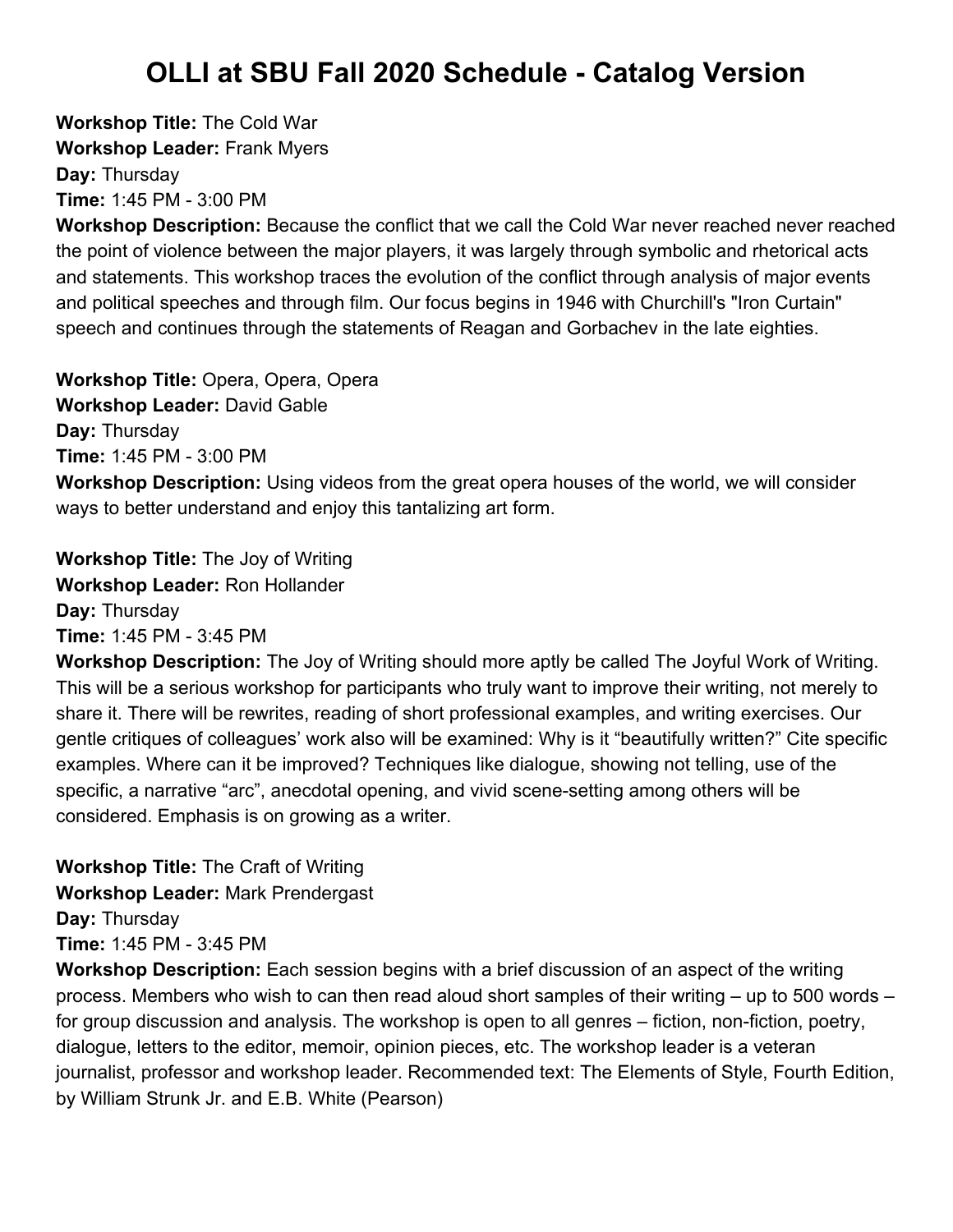**Workshop Title:** Gandhi: His Life and Legacy

**Workshop Leader:** Narayan Hegde

**Day:** Thursday

**Time:** 3:30 PM - 4:45 PM

**Workshop Description:** Writing about himself in 1934, Gandhi said: "I make no hobgoblin of consistency. If I am true to myself from moment to moment, I do not mind at all the inconsistencies that may be flung to my face." Albert Einstein, writing about Gandhi in 1944, said: "Generations to come, it may be, will scarce believe that such a one as this even in flesh and blood walked upon this earth." Gandhi's legacy and relevance to the contemporary world has been a much debated subject. Through a sampling of both autobiographical and biographical selections - including Richard Attenborough's classic movie "Gandhi" - to the extent it is feasible in a virtual classroom, the workshop will explore the life and legacy of Mahatma Gandhi.

# **FRIDAY**

**Workshop Title:** Adventures in Art and Photography **Workshop Leader:** Eric Lohse **Day:** Friday **Time:** 8:30 AM - 9:45 AM

**Workshop Description:** Workshop members will present their work weekly for critique and discussion. Emphasis is placed on achieving an effective presentation to the maker's target audience. Not previous experience is necessary. Learning to see more intently is one of the workshop's goals.

**Workshop Title:** Understanding Electronics **Workshop Leader:** Richard Bova

**Day:** Friday

**Time:** 8:30 AM - 9:45 AM

**Workshop Description:** Electronics technology is all around us. It is in our homes, our cars and in everyday devices that we use and take for granted. This workshop is meant for non-professionals who are interested in a basic understanding of how it all works. We will start with the principles of electricity and electrical components and then move on to semiconductors from simple diodes and transistors to integrated circuits. Topics such as analog vs digital systems, digital devices and computer components will also be discussed. Some formulas will be used in the workshop but math skills are not required to understand the topics that will be covered.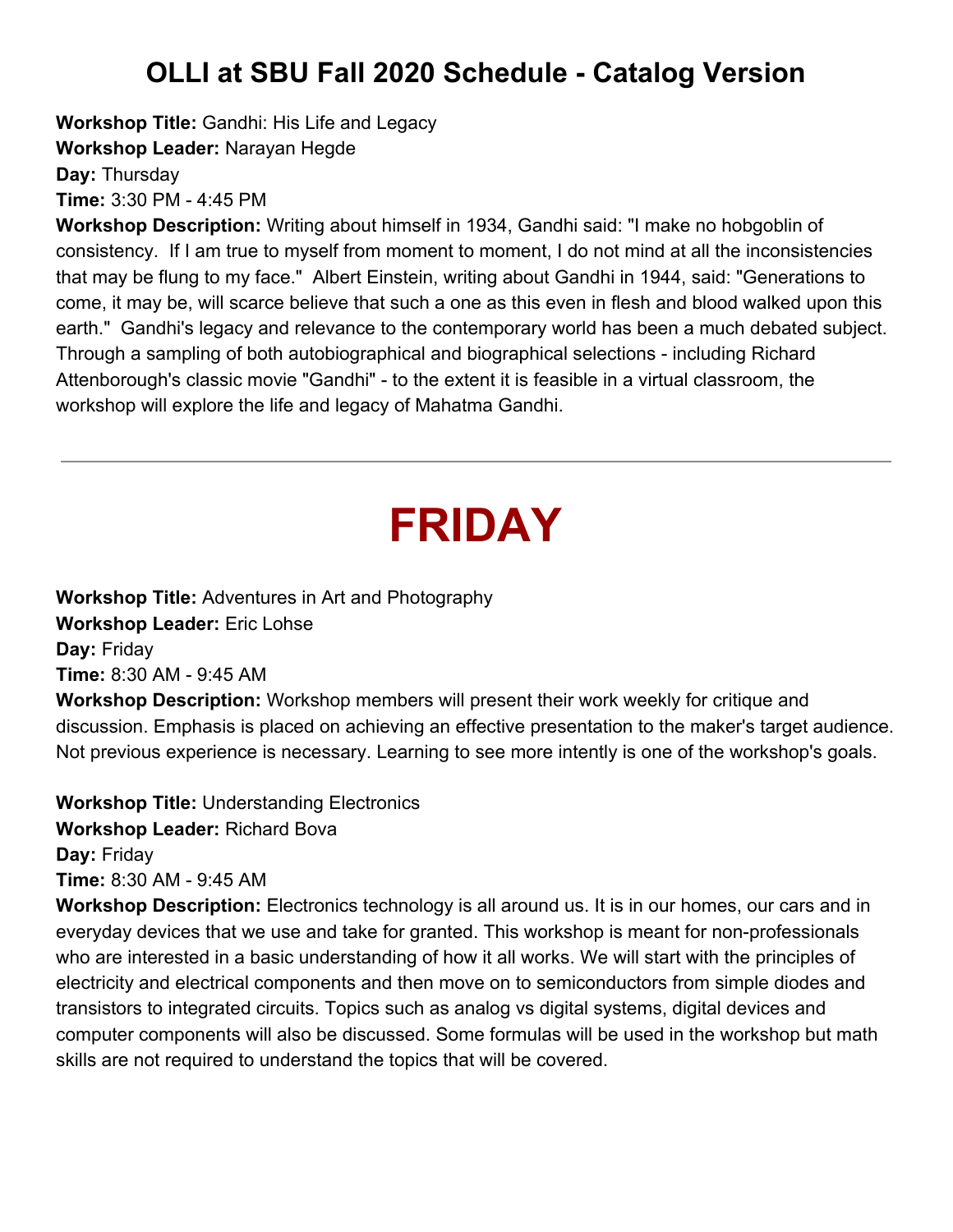**Workshop Title:** Memoir Writing **Workshop Leader:** Dorothy Schiff Shannon, Sheila Bieber **Day:** Friday **Time:** 9:30 AM - 11:30 AM **Workshop Description:** You are the repository of the stories of your time. We will be both storytellers and historians. Memoir writing is a group effort in which we support and critique one another's work, in an effort to produce memoirs worthy of preservation.

**Workshop Title:** Advanced Creative Photography **Workshop Leader:** Doris Diamond, Germaine Hodges **Day:** Friday **Time:** 10:15 AM - 11:30 AM

**Workshop Description:** This workshop is for those who have a command of both digital cameras and photo editing software and are looking to express themselves creatively through photography. We will explore ways to enhance creativity "in camera" and in post processing, by sharing still images, original photography books, and slideshows. We will explore many forms of creative photographic expression.

**Workshop Title:** Practicing Mindfulness **Workshop Leader:** Wayne Snell **Day:** Friday **Time:** 10:15 AM - 11:30 AM

**Workshop Description:** Practicing Mindfulness (with Meditation), An Introduction to Meditation using the Great courses DVDs by Dr. Mark Muesse. Each class will start with a short guided relaxing meditation, followed by the viewing of a 30 minute DVD, and then by another guided meditation and discussion. Everyone is welcome, even if you have never meditated before. Learn techniques that can transform your mind.

**Workshop Title:** Black Movies Matter **Workshop Leader:** Mike LoMonico, Fran LoMonico **Day:** Friday **Time:** 10:15 AM - 11:30 AM

**Workshop Description:** Movies by Black directors are having a significant impact on society. Mainstream movie audiences are finally getting honest, intelligent portrayals of both contemporary Black lives and our nation's history from a Black perspective – the type of stories only Black filmmakers can tell. This workshop will focus on many of the best examples of these films, including those directed by Ava DuVernay, Spike Lee, Barry Jenkins, and Jordan Peele.

Each week, I will select a film that is available through your library, on Netflix, or Amazon Prime, and participants will watch it on their own. Then we will come together to have a lively Zoom discussion.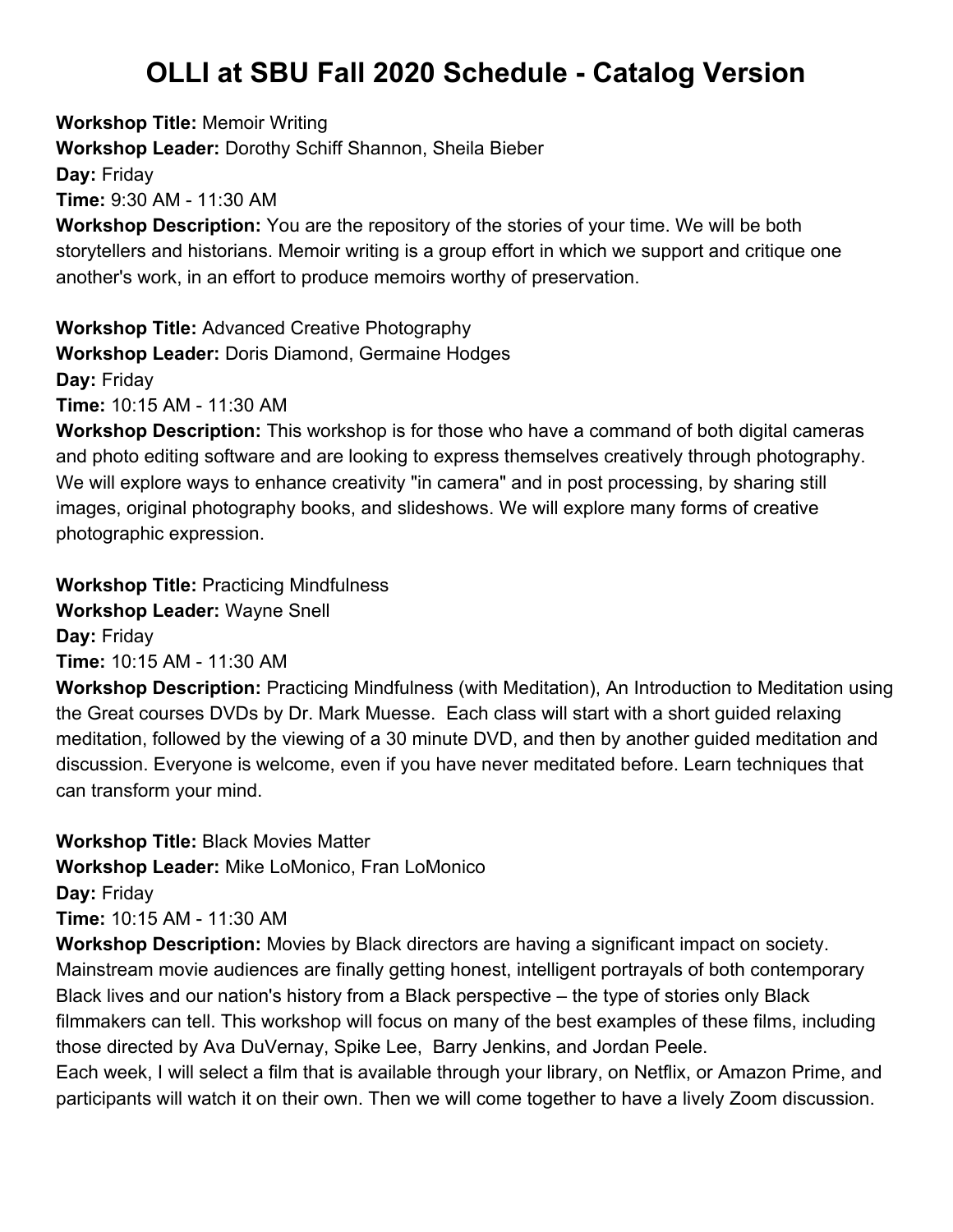**Workshop Title:** Watercolor Studio **Workshop Leader:** Bob Stone **Day:** Friday **Time:** 10:30 AM - 11:45 AM

**Workshop Description:** During this workshop participants share the art they are making, watercolor or similar media, and invite constructive comment and critique. The work may be finished or unfinished. Members may also share resources, techniques or their perspectives on art. This is a member driven workshop and suggestions on its direction are welcomed.

**Workshop Title:** ON1 Raw Photo Editing **Workshop Leader:** Bob Oliva **Day:** Friday **Time:** 11:45 AM - 1:30 PM

**Workshop Description:** In this workshop we will be developing the skills needed to enhance your photos and make them stand out from the crowd using On1 Photo RAW 2019 or 2020. You must have either version on your own computer. This application can be used as a complete standalone editor or as a plugin to Photoshop or Lightroom. We will be covering all the modules, starting with Browse and ending with Layers. Because of this the workshop will take two semesters to complete. This is a "Hands on" workshop, you will be provided sample photos to practice on in class that will be emailed to you. This is a two semester workshop, Fall & Spring, that is intended for beginners and returning members that want to get more out of ON1.

**Workshop Title:** Op-Ed Friday

**Workshop Leader:** Ken Buxbaum, Sandy Flansbaum

**Day:** Friday

**Time:** 12:00 PM - 1:15 PM

**Workshop Description:** Op-Ed provides the opportunity for you to join in discussions of the political, social and economic issues currently affecting our lives. Each week three different volunteers bring in newspaper, internet or magazine opinion articles that would make for a lively discussion by members with differing points of view. While every volunteer has the opportunity to comment first or last on their own article, they may want to sit and listen as everyone gets a chance, face-to-face, to voice his or her opinion on the subject.